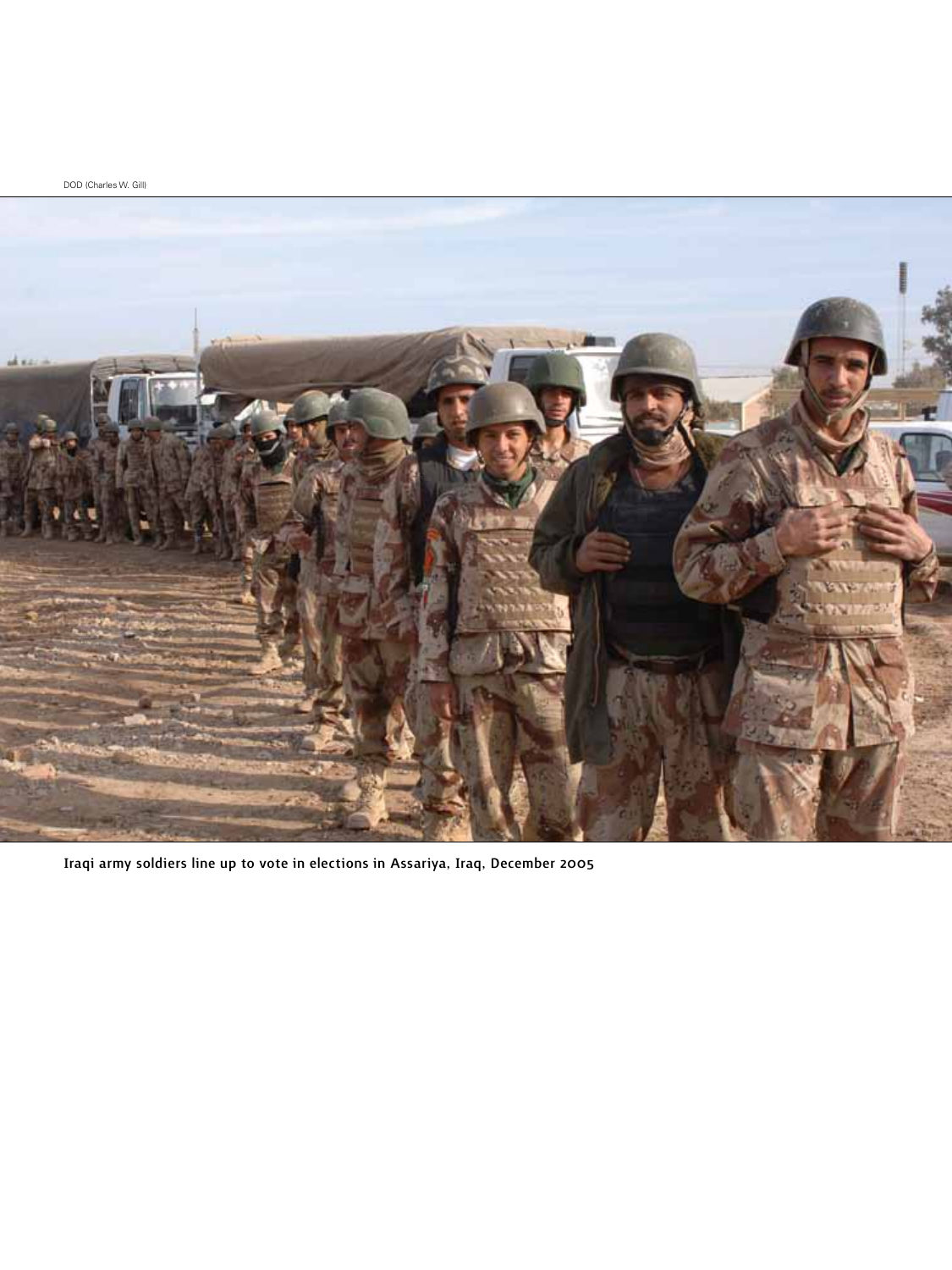# How to Build Democratic Armies

By zoltan barany

emocratization and thus the building of democratic armies usually take place in response to a major change that shocks the political system and sets it on a new path. The pivotal event may have been a long time coming or triggered in response to external causes. There are three categories of events to consider: building an army after war, during regime change, and following state formation.

Wars, particularly the two kinds of wars discussed in this article—cataclysmic wars such as World War II and civil wars—typically upset the status quo and induce major political changes that include the rebuilding of the armed forces. In the case of major wars, I am addressing the losing side, the country that suffered a devastating defeat (for example, Germany and Japan).

Regime change is another principal reason for building new armies. The old authoritarian regime—here I consider both military and communist regimes such as South Korea and Chile vs. Romania and Russia, respectively—was, by definition, supported by antidemocratic armed forces that must be reformed in order to be the servants of the emerging democratic political order.

Finally, state transformation poses another sort of demand for a new military. The two subcategories of state transformation I take up in this article are those following colonialism (for example, India and Ghana), when a former colony becomes an independent state, and after (re)unification or apartheid (for example, Germany and South Africa), when two different political or social entities are joined. The number of these contexts might be further increased or subdivided, but they are broad enough to present most of the different challenges political, military, and civic elites face as they attempt to democratize their armed forces and, more generally, military politics.

In my recently published book, *The Soldier and the Changing State*,<sup>1</sup> I examined the following cases in the contexts and settings shown in the table.

*Dr. Zoltan Barany is the Frank C. Erwin, Jr., Centennial Professor of Government at the University of Texas.*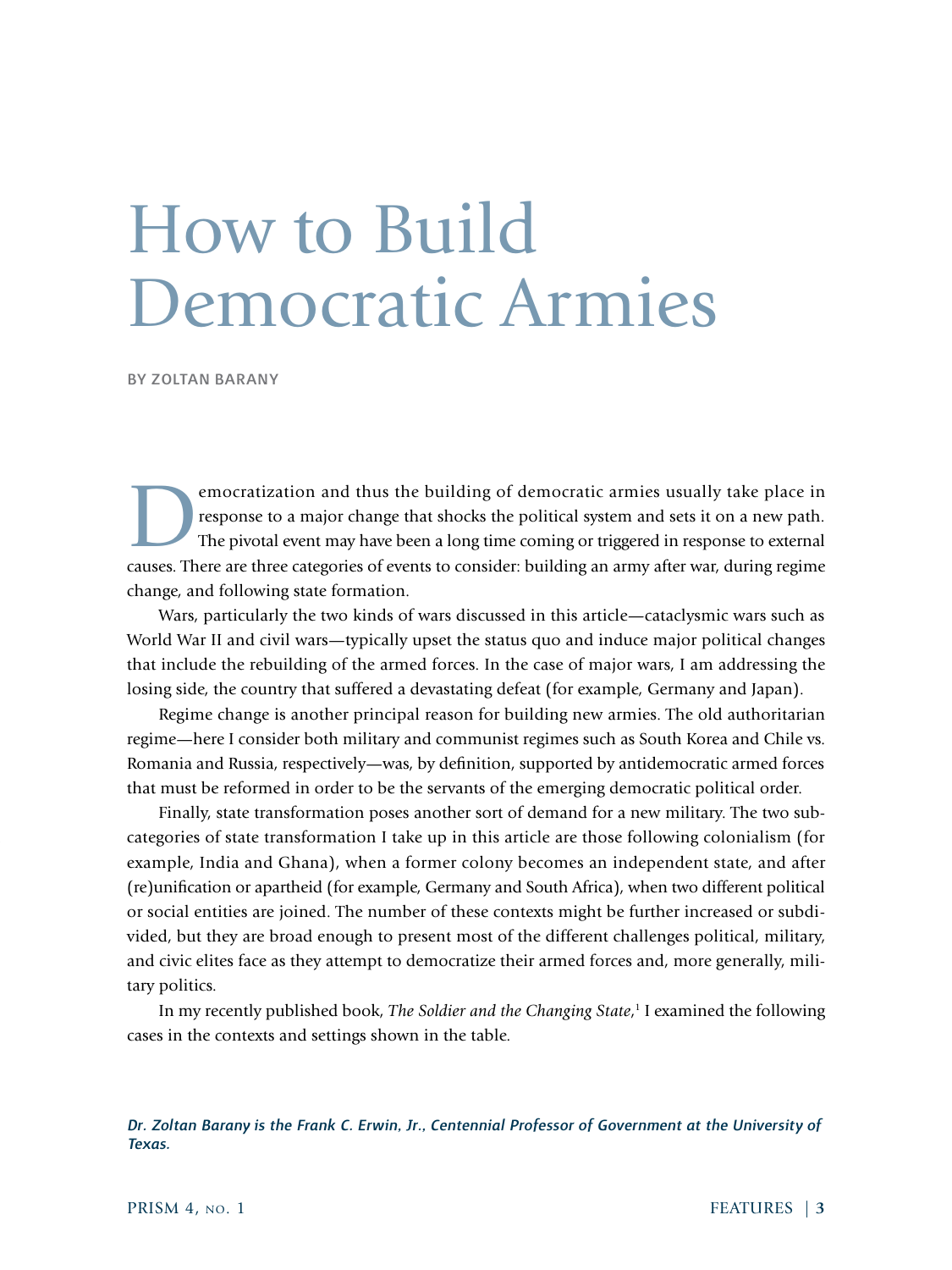| <b>Context</b>              | <b>Setting (following)</b>       | Cases                                        |
|-----------------------------|----------------------------------|----------------------------------------------|
| War                         | Major war                        | West Germany, Japan, Hungary                 |
|                             | Civil war                        | Bosnia and Herzegovina, El Salvador, Lebanon |
| Regime change               | Military rule                    | Spain, Portugal, Greece                      |
|                             |                                  | Argentina, Chile, Guatemala                  |
|                             |                                  | South Korea, Thailand, Indonesia             |
|                             | Communist rule                   | Slovenia, Russia, Romania                    |
| <b>State transformation</b> | Colonialism                      | India, Pakistan, Bangladesh                  |
|                             |                                  | Ghana, Tanzania, Botswana                    |
|                             | (Re)unification and<br>Apartheid | Germany, Yemen, South Africa                 |

## Table.

Some crucial disparities between these settings appear even at first glance. For instance, after defeat in a major war, outside power(s) took on the responsibility to build new armed forces (West Germany, Japan). External influence is also considerable in the postcolonial and post–civil war settings, but

*external influence is considerable in postcolonial and post–civil war settings, but in the others building democratic armies is usually managed mostly internally*

> in the others the project of building democratic armies is usually managed mostly internally. And, of course, integrating parts of East Germany's armed forces into the West German Bundeswehr and establishing an army free of racial discrimination after white supremacist rule in South Africa presented challenges not experienced elsewhere.

> Which of these predemocratic settings are the most conducive to the successful

democratization of military politics? What are the main conditions and policies that encourage the development of democratic civil-military relations and which ones impede it? How does the process of army-building differ in the various political environments in which democratic armies are built? These are some of the key questions those in charge of military reform ought to be able to answer.

## Different Tasks, Different Processes

One conclusion that quickly emerges is that there are enormous differences not only between contexts and settings, but also within the same settings between the individual cases. The key objective in every setting is the same, however: to develop armed forces committed to democracy and overseen by civilian politicians in the executive and legislative branches of government. What are the major tasks and what generalizations (indicated by the bulleted lists) can one make about the process?

*After Major War.* The main tasks for armybuilders after a major war are demobilization,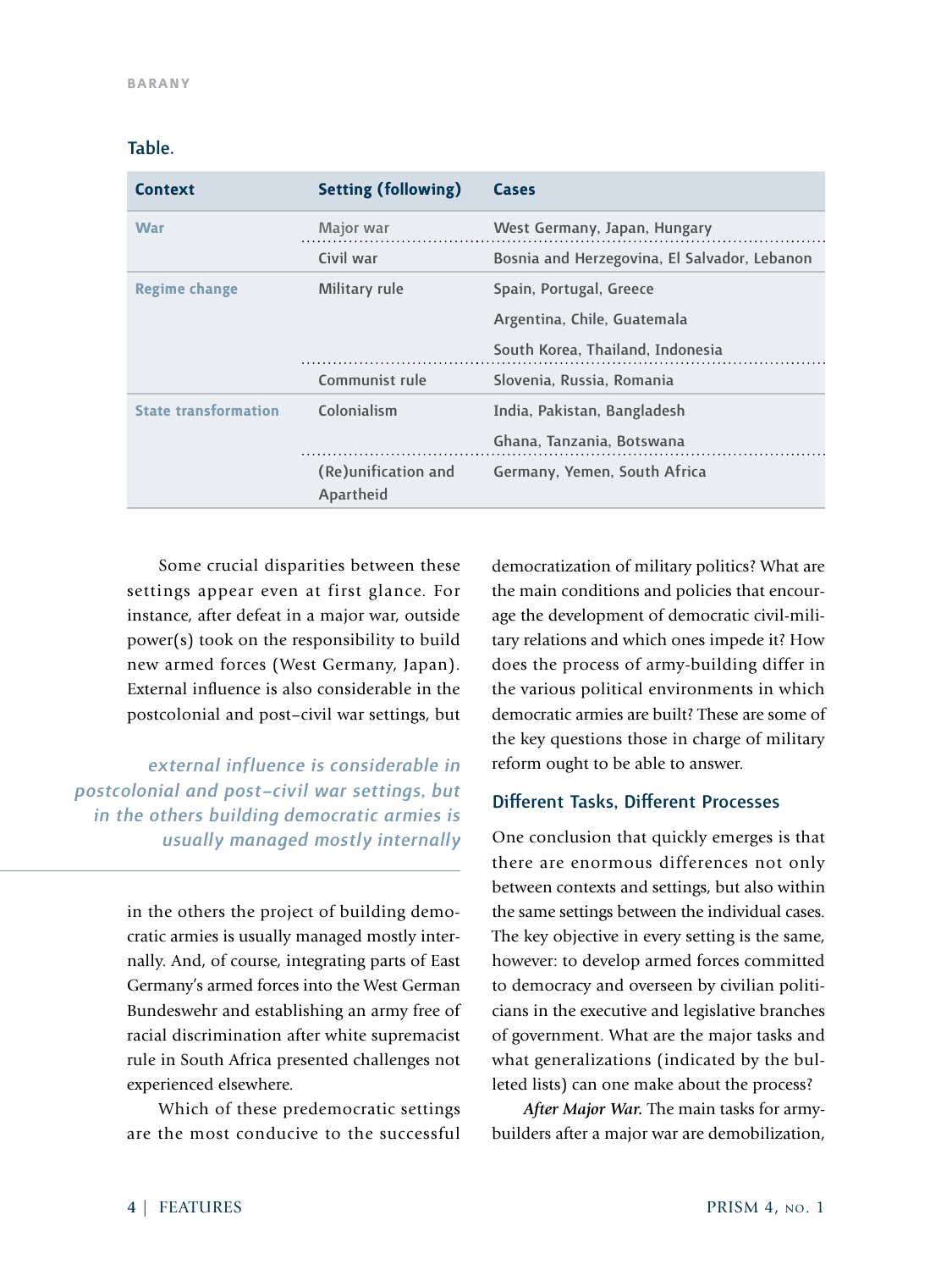disarmament, purging the armed forces of personnel implicated in war crimes, and the indoctrination of the emerging army's officers and soldiers with democratic values. In many cases, and certainly in West Germany and Japan, after defeat in a major war politicians and society at large are deeply suspicious of remilitarization, and the military profession tends to lose its former luster. Moreover, the new constitutions place constraints on military activity that in some cases might even straitjacket the armed forces in future defensive scenarios or effectively prohibit the state's use of the armed forces. Such legislations have given rise to curious situations, such as Article 9 of the 1947 Japanese constitution that banned collective self-defense.

■ Foreign actors are highly likely to be involved in postwar state-building, including the building of the new armed forces.

■ The devastating defeat of the old regime and the old army tends to advance the building of the new regime because it increases the victors' leverage and, in democratizing states, society's openness to a new political system and new army.

■ The traditions of the defeated army are likely to be rejected and the new regime may overcompensate for past political mistakes by introducing regulations that limit the new army's effectiveness.

*After Civil War.* Thinking about armybuilding in the wake of civil war sharpens one's appreciation of the importance of peace treaties. While peace treaties ultimately end war, they occasionally undermine state authority (Bosnia), do not address the basic issues that spawned civil war to begin with (El Salvador), and even legitimize foreign military presence

in the country (Lebanon). The main tasks after civil war are demobilization, the disarmament of former combatants, the reintegration of the erstwhile warring parties into a newly integrated military force, and the demilitarization of politics. Some of the issues requiring careful decisionmaking are the timing of withdrawal for international peacekeepers and administrators. Another important concern is the equitable allocation of political and military positions according to the proportion of ethnic or religious communities. The most difficult task of all, however, is to convince former enemies that their loyalty to the new democratic constitution should come before their allegiance to their own community.

- Foreign actors, especially international organizations, frequently play a major role in building the new post–civil war army.
- Peace agreements, often hastily concluded, all too often do not focus sufficiently on actual provisions for postconflict army-building. For instance, disarming the former combatants is nearly always difficult and hard to complete.
- Due to the extremely time-consuming process of building trust between former enemies, army-building in post–civil war environments usually takes longer than it does in other contexts.

*After Military Rule.* The steps that must be taken in post-praetorian political systems everywhere are virtually identical: the army must be extracted from politics, the economy, and internal security organizations; its autonomy must be reduced along with its size and privileges; and a new institutional framework must be created for democratic civil-military relations. The question of how democratizers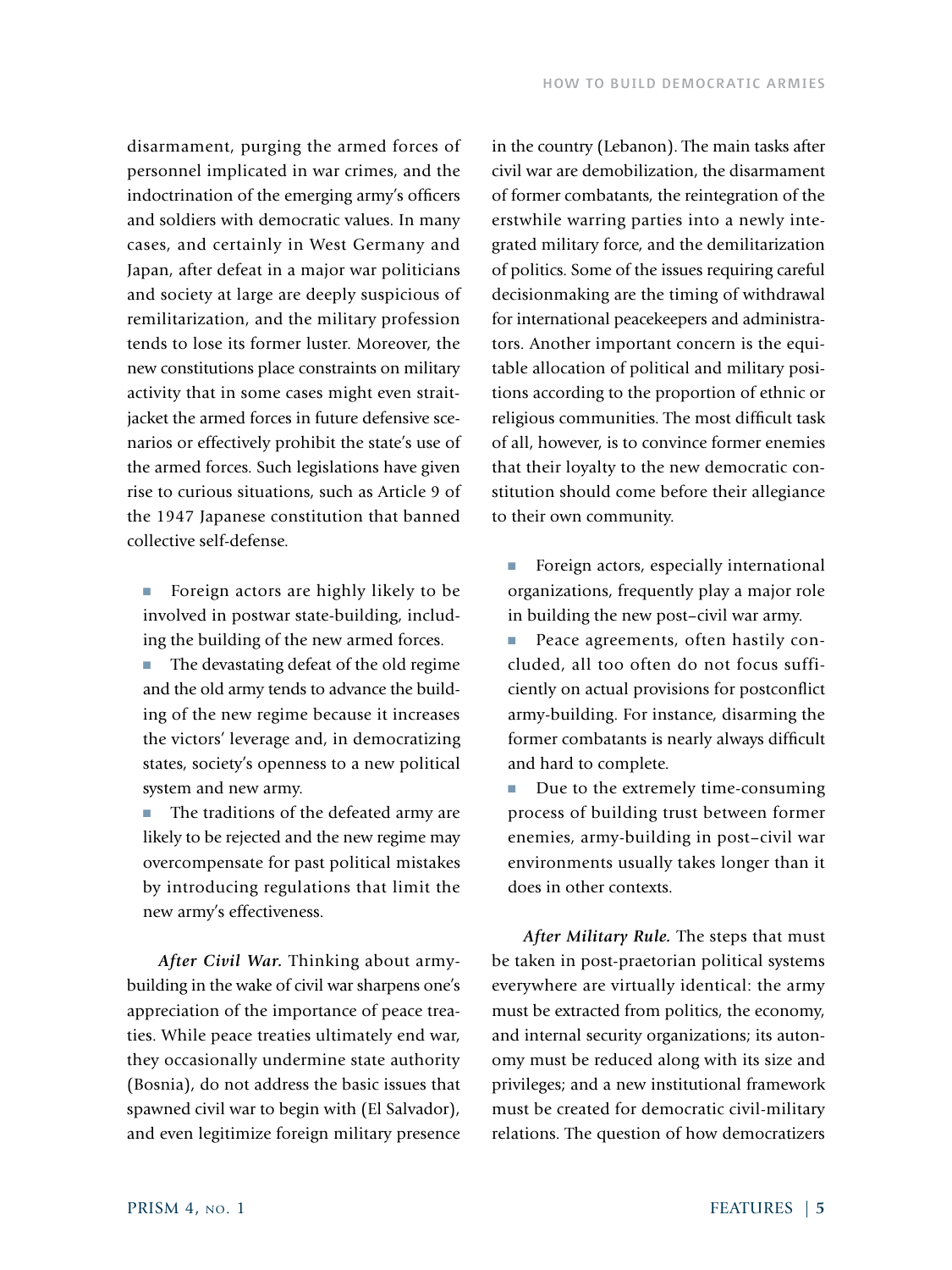should proceed is largely determined by the amount of leverage the outgoing military regime enjoys. In countries where the military regime retained some public support (such as in Chile, Spain, and South Korea), army-builders must act with caution and not jeopardize the transition process by needlessly accelerating the tempo of transition. In countries where the military regime retained minimal or no public backing (such as Argentina and Greece), democratizers can forge ahead without having to appease the generals of yesterday. Still, in many cases the military responds to the diminution of its privileges with hostile action, whether putting troops on alert as a warning to politicians or staging an outright rebellion or coup attempt. Prudent political leadership

## *in many cases the military responds to the diminution of its privileges with hostile action*

is needed to take the sting out of the military's bite or, better yet, prevent them from engaging in threatening activities.

- The military regime's record will largely affect its leverage in dealing with the successor regime.
- During the transition period, democratizers should prepare for the possibility of political interference, even coup attempts, from the armed forces.

*After Communist Rule.* If the main task of post–military rule democratizers is to take the military out of politics, in postcommunist systems it is the opposite, to take politics out of the military. In this kind of polity, the military was heavily indoctrinated by the Communist

Party, which maintained its organizational network in the armed forces down to the company level. In the wake of communism's demise, the Communist Party, along with all other political parties, must be removed from the barracks. The political indoctrination of officers and soldiers must be replaced by professional education and training and instruction in democratic principles in the armed forces.

■ Civilian oversight of the armed forces must be transferred from the Communist Party to the executive branch and the legislature.

■ In newly independent postsocialist states, the occupational prestige of the military will likely rise because officers and noncommissioned officers will be representatives of national interests, not supranational (that is, Soviet) interests, as in the past.

The more difficult the process of transition, the more interest postsocialist regimes will display in joining military alliances.

*After Colonialism.* The most important objective of army-builders after colonial rule is to establish independent armed forces and train a new officer corps. A related task is to get the colonial officers, who frequently stay behind until new officers can be trained, out of the country. Most often, postcolonial armies are not built from scratch but are built on the foundations of the armed forces left behind by the colonial power and can draw benefit from the positive attributes of that organization. For instance, even 65 years after the end of colonial rule on the subcontinent, the training, professionalism, and esprit de corps instilled by the British are some of their most lasting legacies in India and Pakistan. Many newly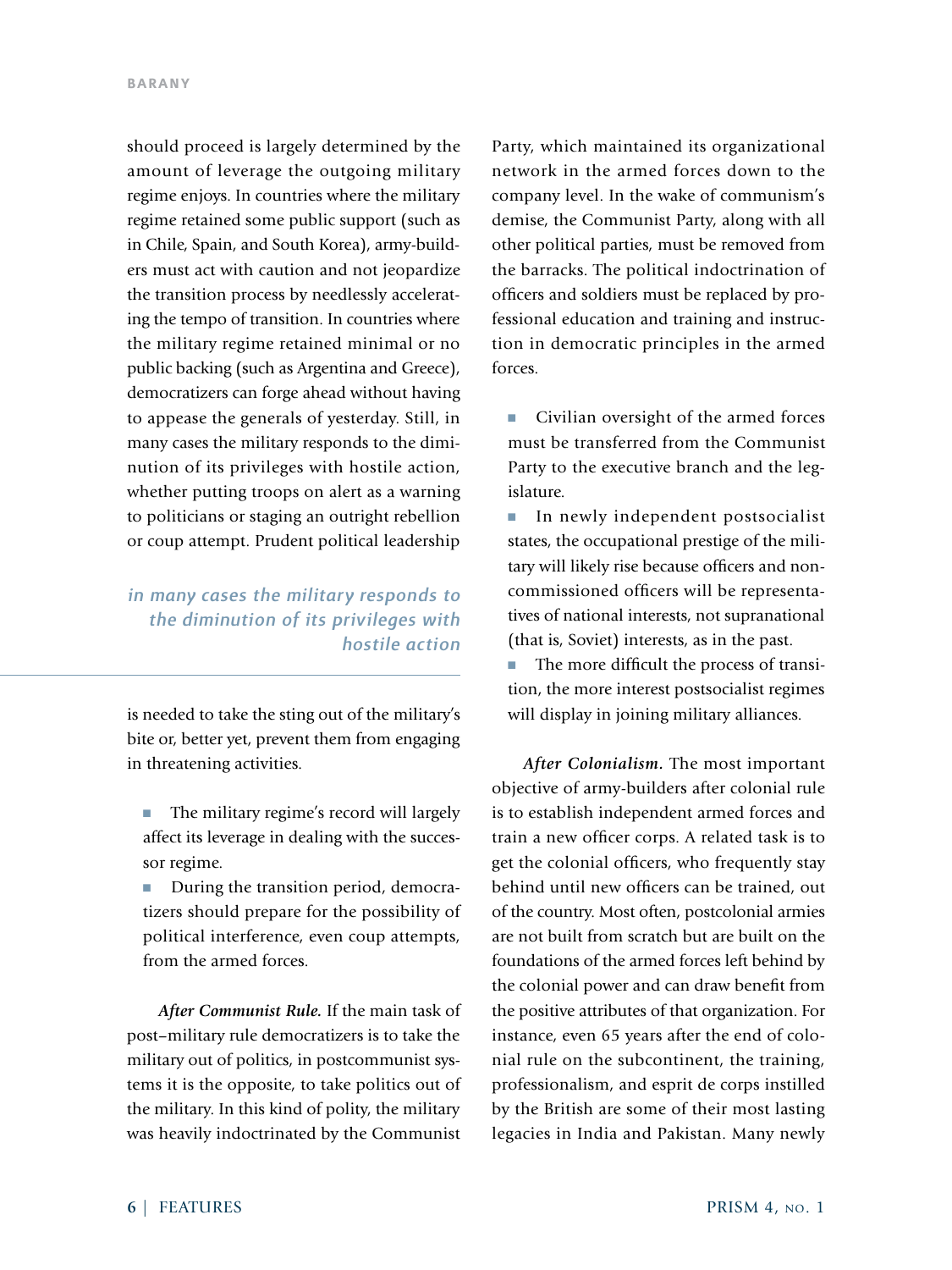independent countries are led by intellectuals who are strongly affected by the antimilitary bias of their activist years. Such a predisposition can negatively affect defense policy and, ultimately, the country's security. Another danger in many postcolonial settings is conflating the roles of the military and the police, which result in the former getting bogged down in domestic disturbances. This, in turn, is bad for the army's morale and societal reputation and introduces all kinds of negative vibes to the barracks (temptation to treat one ethnic or religious community differently, corruption, and others).

- Ethnic/tribal/religious identity is one of the most sensitive issues in the building of political institutions, including the armed forces.
- Especially in less developed states, the importance of competent political leadership is difficult to exaggerate.
- The robust executive control of the military in many postcolonial environments is accompanied by the legislature's weakness in overseeing the armed forces.

*After (Re)Unification and Apartheid.* There are only a few cases of army-building when two entities are brought together. But while re(unification) took place only in Germany and Yemen in modern times, one might contemplate the issue in past scenarios, such as the process of building a new army from the erstwhile warring sides of the U.S. Civil War. Also, reunification may well come about in the foreseeable future between the Koreas as well as between China and Taiwan. Post-apartheid army-building is even more unusual and presents interesting challenges to the would-be army-builder. The most important task in this kind of context is to decide whether the two armies/guerrilla forces should be integrated (South Africa) or should one be essentially dismantled and/or a certain part of it be absorbed by the other (Germany). Depending on the political situation, this context is usually the most politically sensitive and must be dealt

*many newly independent countries are led by intellectuals who are strongly affected by the antimilitary bias of their activist years*

with circumspectly. An important danger in the army-building process in this setting is the diminution of the newly integrated fighting forces' quality.

- The Cold War is a key background in all of the contemporary cases (including several potential future cases).
- The relative strength/leverage of the sides that are being united will largely determine the shape of the postunification/integration regime, including the kind of armed forces it will maintain.

## Which Settings Are Most Conducive to Military Democratization?

There are profound disparities not only among the three contexts and the six settings they encompass, but also within the individual regions themselves. Still, the settings that hold out the most promise of successful democratization are those following a devastating defeat in a major war, those following military rule in Europe, and those following a communist regime. Why?

Four things become immediately clear about the success of democracy-building in post–World War II Germany and Japan. First,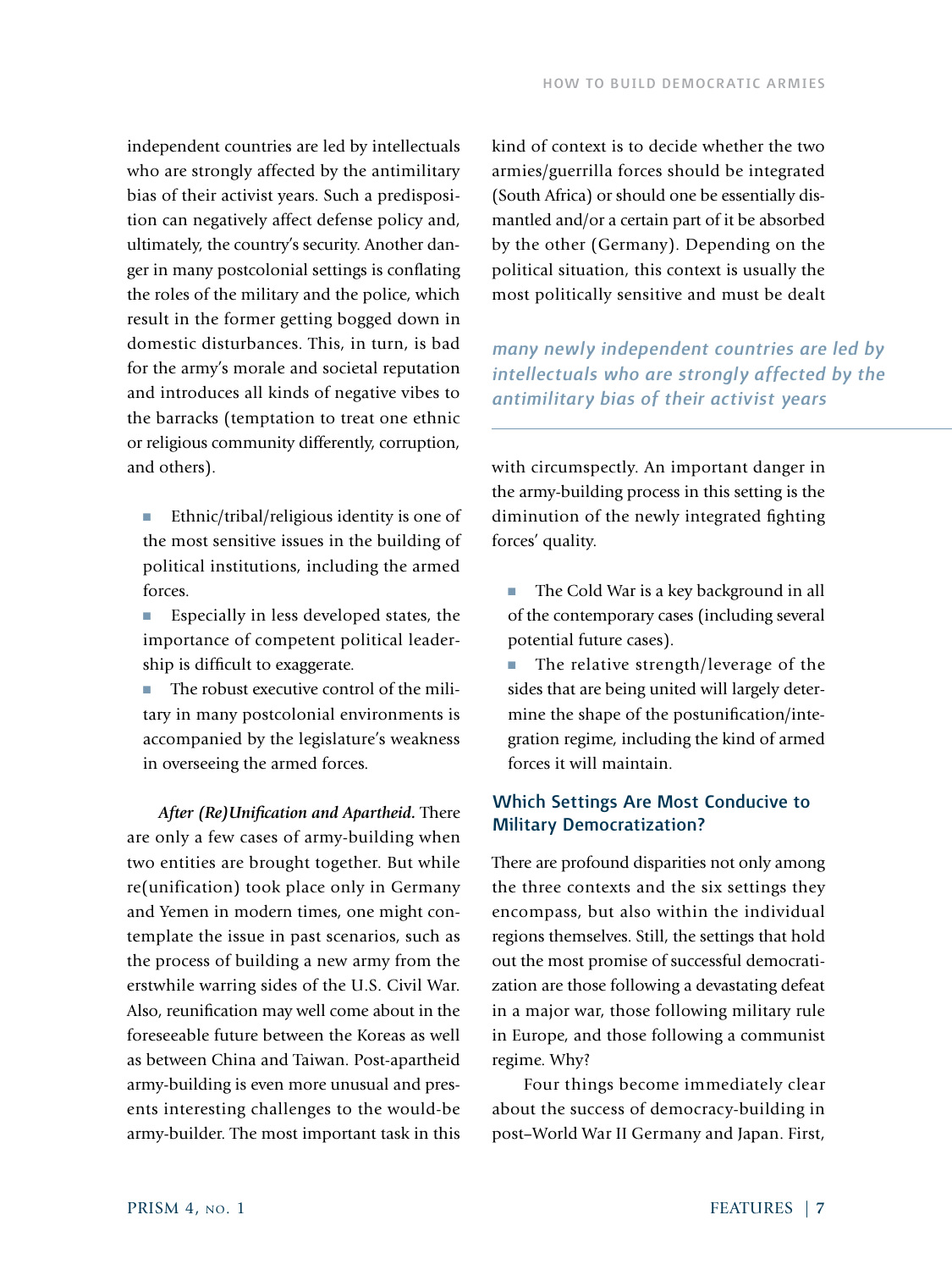their democratization process had enduring and committed support from powerful democratic states. Second, both enjoyed high levels of social and economic development that aided postwar reconstruction. Third, because of the overwhelming political defeat of the ancien régime, institution-builders could start pretty much with a clean slate and did not need to excessively concern themselves with appeasing the old ruling class. Finally, these societies' memories of the excesses of militarism and the devastation visited on them by a self-inflicted war are likely to have motivated the extraordinary dedication of political and societal elites to the task of creating a democratic future and democratic civil-military relations.

*communist armies were firmly under civilian control even if the Communist Party was exercised by that control*

> Another setting favorable to democratization was Southern Europe after military rule. Although the shining example in this regard is clearly Spain, Portugal has also succeeded in developing democratic military politics, even if it has taken longer.<sup>2</sup> Greece is somewhat of an outlier primarily because of the weakness of its parliament in defense-security affairs. The important commonality in all three cases is the lure of membership in international organizations, particularly the European Economic Community (the precursor of the European Union), which holds out the promise of prosperity and international respectability for the sake of which political compromises are worth making.

> Postcommunist states, particularly European postcommunist states, have also

been quite adept at transforming their civilmilitary relations. Slovenia was perhaps the most successful, but Poland, the Czech Republic, and Hungary compiled strong records as well. The prospect of North Atlantic Treaty Organization (NATO) and European Union membership were strong incentives for postcommunist states, especially those such as Bulgaria, Romania, and Slovakia, whose progress toward democratic consolidation was more halting in the 1990s.<sup>3</sup> In other words, just as in Southern Europe, in Eastern Europe, too, international organizations were able to push domestic policies in a more democratic direction. Another reason for the relative success in building democratic armies in the postcommunist context is that this setting posed comparatively few difficult challenges for transforming civil-military relations. Most importantly, communist armies were firmly under civilian control even if the Communist Party exercised that control. Once party organizations were banished from the barracks, the hardest project was to infuse legislative oversight with substance.

It is clear, however, that the kind of context we are considering has no convincing correlation with the successful democratization of military affairs. The "after military rule" setting spawned positive examples in the Southern European context, but experiences in Latin America and Asia were more mixed. In the other settings, there were few cases of democratizing civil-military relations that did not have some serious drawbacks. One exception may be South Korea, which succeeded for a number of reasons including solid political leadership, relative economic prosperity, robust civil society, and the absence of the divisive issue of ethno-religious identity, the last particularly important in postcolonial and post–civil war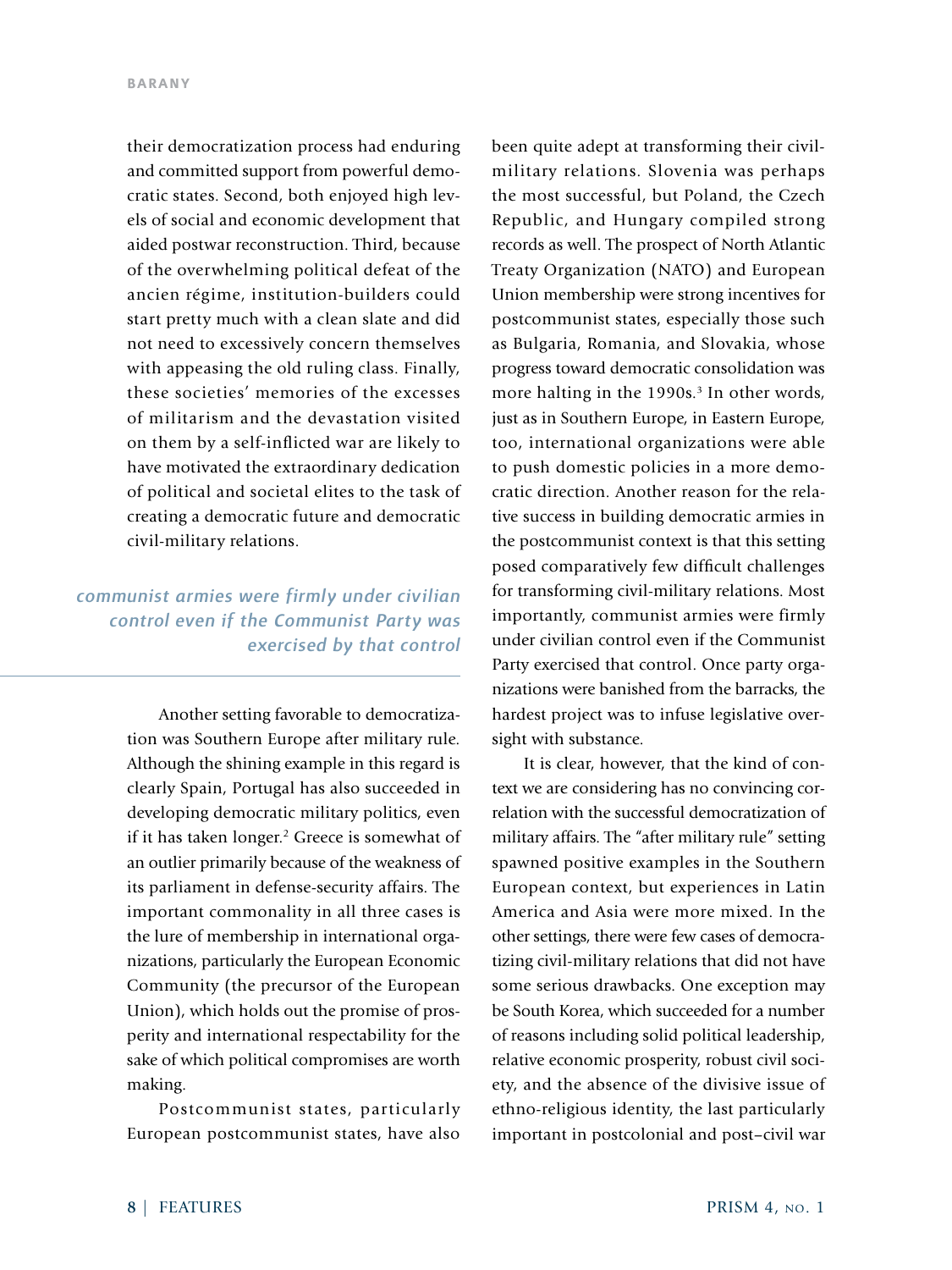settings. Botswana could be another such outlier were it not for the domineering role of the executive branch in its civil-military relations.

#### What Have We Learned?

What should democracy activists and politicians do in the defense-security domain to accelerate democratic consolidation? What should they avoid doing? What advice can we offer to those who formulate and implement policy?

*Good Leaders.* The availability of inspired and inspiring leadership is a factor that can be and often has been exceedingly important in successful democratization. Generally speaking, the more sophisticated the network of political institutions and the more highly developed the political system, the less impact individual leaders have. In contrast, where political institutions are embryonic and basic political relationships are yet to be defined such as after colonial rule—good leaders can be hugely influential. Put differently, a longstanding consolidated democracy can successfully weather a mediocre and even an incompetent leader, while for a fragile state in the process of regime transition, a bad leader could be ruinous. Charismatic postcolonial leaders such as Jawaharlal Nehru of India, Kwame Nkrumah of Ghana, and Julius Nyerere of Tanzania are often instrumental in establishing their countries' first effective political parties.

Nyerere and Seretse Khama of Botswana were great postcolonial leaders who astutely conceived the proper role of the armed forces in their states. Following the 1964 Mutiny of the Tanganyika Rifles, the precursor of the Tanzanian People's Defense Force, Nyerere understood that his country's political stability required close collaboration between the party-state and the military. Seretse Khama, however, wisely refused to establish a standing army—the cost of which, in any event, would have likely been prohibitive for the country prior to the discovery of major diamond deposits—until external security threats made it necessary, more than a decade after independence. It is easy to appreciate the stature of these politicians when they are contrasted with someone like Nkrumah who, while no less charismatic, was far more concerned with burnishing his own myth while needlessly antagonizing the army and running his country into the ground. Nehru is an unusual example of an otherwise great leader who was utterly ignorant of military affairs but nonetheless got deeply involved in them. He marginalized and humbled India's highly professional armed forces and involved them in an unnecessary war—the 1962 clash with China—that they could not possibly win.

Strong and enlightened political leadership is especially beneficial during regime change. Several states in my study were fortunate enough to have excellent and even visionary leaders such as Konrad Adenauer of West Germany and Yoshida Shigeru of Japan in times of epochal transformations. A number of them were instrumental in democratizing or attempting to democratize civil-military relations: Kim Young-sam in South Korea, Chuan Leekpai in Thailand, Raúl Alfonsín in Argentina, Patricio Aylwin and Ricardo Lagos in Chile, and Alfredo Cristiani in El Salvador. As in other contexts, some leaders rise to the challenge in difficult times while others do not. Michelle Bachelet, a victim of Augusto Pinochet's rule, became an outstanding politician and an able and judicious steward of the Chilean armed forces as defense minister and later as president. But Néstor Kirchner and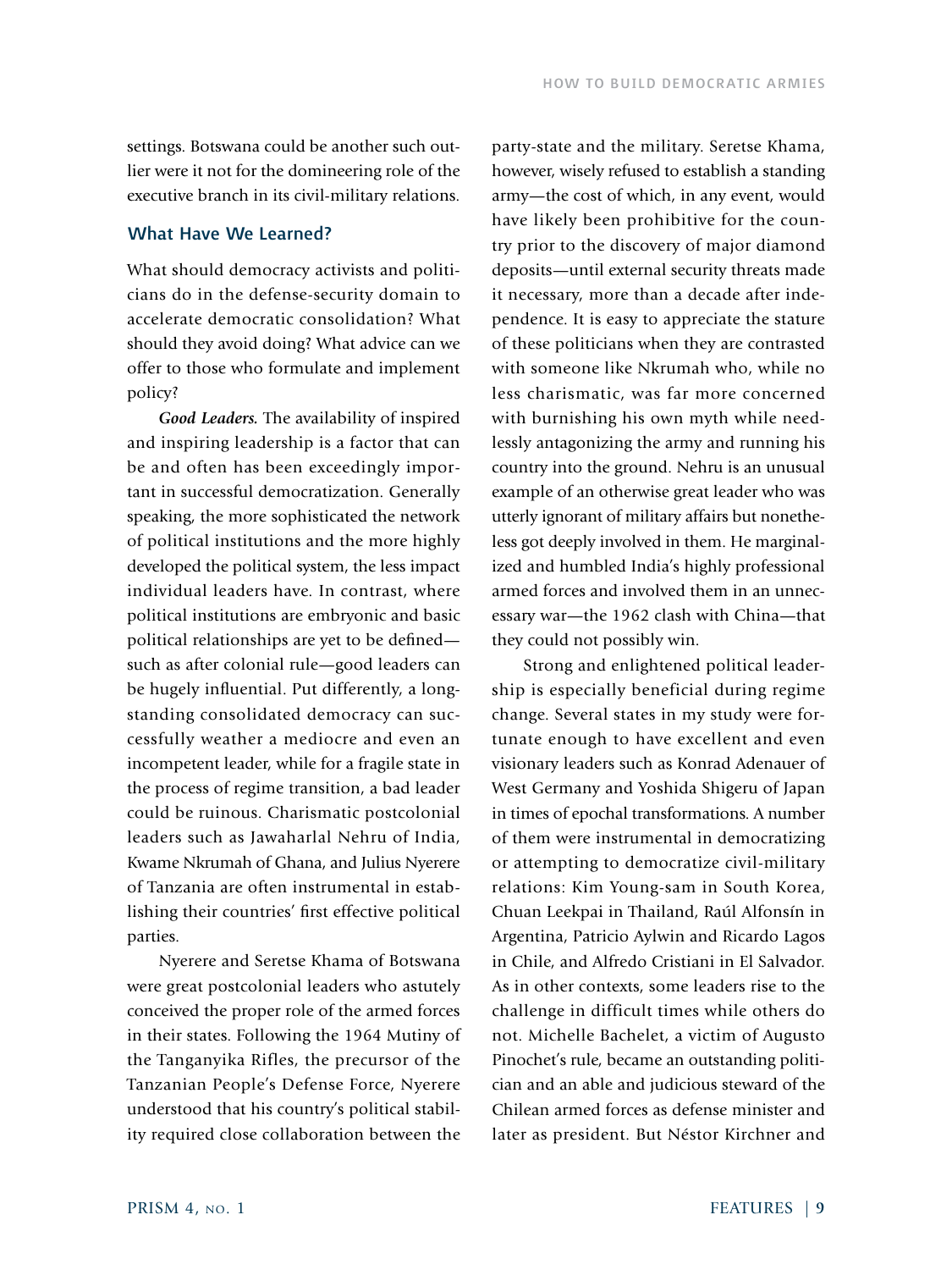Cristina Fernandez de Kirchner needlessly antagonized and humiliated the Argentine military as an institution decades after the fall of the generals' regime. Monarchs, unelected as they are, are no exception. Spain was lucky to have King Juan Carlos during the heady days of the 1981 coup attempt. Thailand's widely idolized King Bhumibol Adulyadej, however, has continued to support coup-makers and military rule and has remained deeply apprehensive about real and substantive democracy.

*Unambiguous and Transparent Institutional Framework.* Providing the armed forces with a transparent political environment ought to be a key objective of democratizers. Constitutions should be clear about the chain of command in peacetime, wartime, and during national emergencies. Just how important it is to clarify what signifies a "national emergency," for

*in its dealings with the armed forces leadership, the government should strive for transparency*

instance, was demonstrated by the Salvadoran example. According to the 1992 Chapúltepec Peace Agreement, the Salvadoran army was constitutionally limited to external security operations and providing help in national emergencies—the latter was to denote, but did not explicitly state, natural disasters. When years later the army was deployed to counter an escalating crime wave, the government justified it with the national emergency provision.4 What is an acceptable political endeavor by active duty, reserve, and retired armed forces personnel? Should they be able to vote? Join political parties? Appear in uniform at political rallies? Run for office? Such matters must be explained and regulated, and the consequences of noncompliance must be unambiguously and consistently applied.

In its dealings with the armed forces leadership, the government should strive for transparency. If at all possible, political leaders should explain to the top brass, for instance, the political, social, and economic justifications for the defense budget, why the promotion of General X was vetoed by the prime minister, or the reasons for party debates regarding the abolition of universal conscription. Such transparency reduces insecurity, builds trust, and helps eliminate rumormongering and scheming.

*Gradualism and Compromise.* In many democratic transitions following military rule, swift and drastic changes are inadvisable because they might unnecessarily provoke the ire of those for whom regime change means the loss of their power and privileges. A gradualist approach that favors coalition-building and a willingness to make acceptable compromises is usually a prudent way to proceed. For instance, Adolfo Suárez, Spain's first democratically elected prime minister, was smart to collaborate with reformist groups within the army and implement changes after consulting with them. In South Korea, too, Kim Young-sam was wise to discuss his reform initiatives with influential generals. They, in turn, became supporters of his reform program and used their clout to neutralize budding opposition in the high command.

In countries where the armed forces retain some political clout and public esteem after withdrawing from power, it is especially important not to needlessly alienate them by overly rapid reform programs designed to reduce their autonomy and perquisites. The inability of politicians to compromise when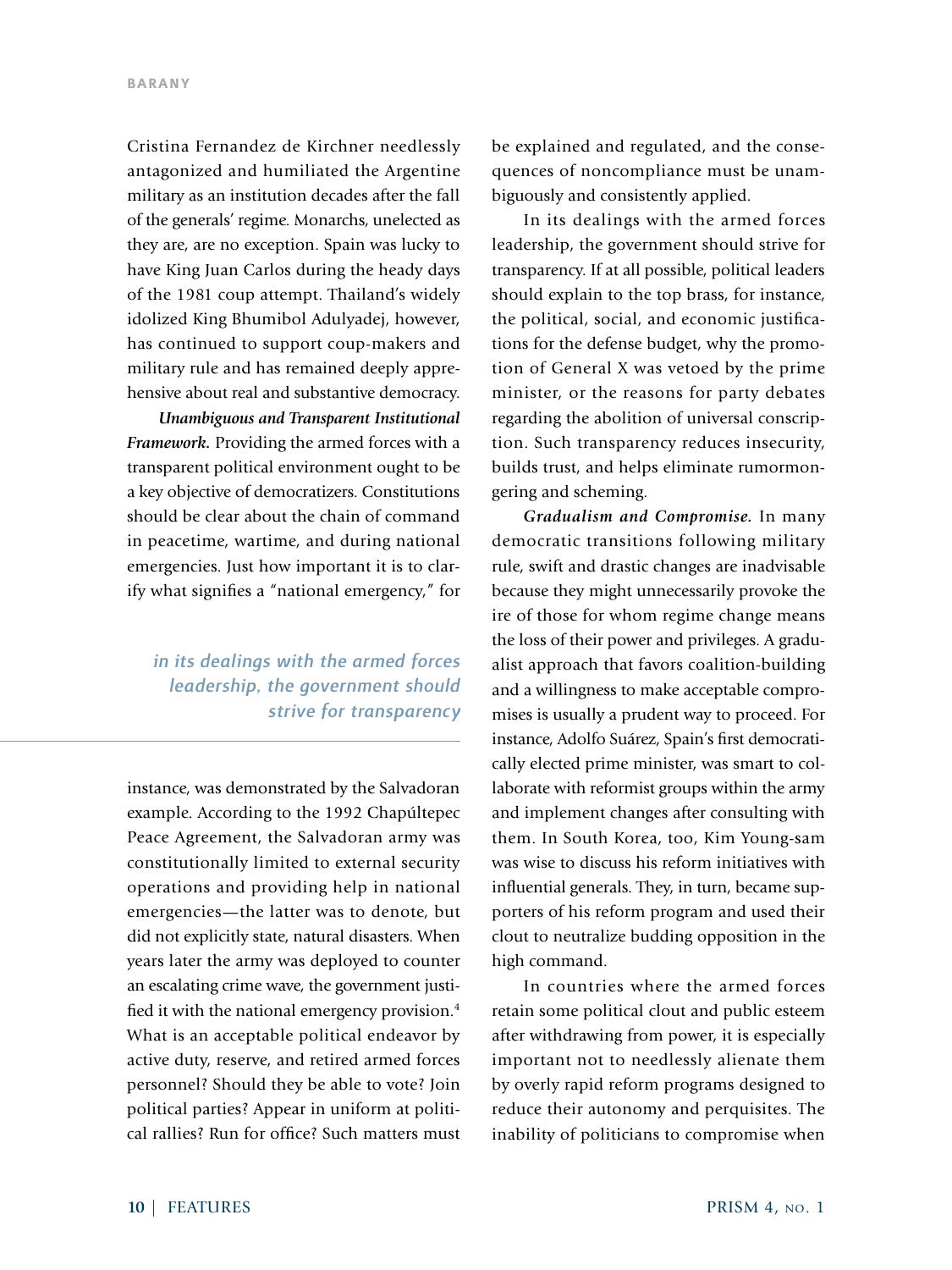necessary or to cut some slack to the generals on issues of minor importance might easily serve to alienate people who would otherwise be willing to subordinate themselves to civilian control. In other words, strategic compromises can enhance the prospects of successful democratic consolidation and civilian control over the armed forces.

For example, Patricio Aylwin was prudent not to start prosecuting generals for human rights abuses because he understood the timing was not right and that insistence on expediency could have resulted in a military coup. Nevertheless, by establishing the Commission on Truth and Reconciliation to search for the truth, identify victims, and investigate accountability, he signaled to Chileans that neither Pinochet's victims nor his henchmen would be forgotten.<sup>5</sup> In due course, once the army's political influence had faded and Pinochet was no longer a lightning rod for the officers' political activism, those guilty of human rights violations began to be held accountable. Similarly, Indonesian President S.B. Yudhoyono acted judiciously by not insisting on terminating the armed forces' business activities in late 2009, even if that meant not delivering on his promise to his constituents. He understood that budgetary restrictions did not permit the drastic expansion of defense outlays that would have been imperative to cover the revenue—which was used in part for operational expenses—the military would lose if they were banished from the economic realm. This concession ensured the generals' quiescence while allowing the state to gradually improve finances and create the fiscal conditions for the army's complete withdrawal from moneymaking ventures.

*Strengthen Legislative Involvement.* One of the important conclusions of this article is

that there is a direct correlation between vigorous parliamentary participation in defensesecurity affairs and democratic civil-military relations. Consequently, enhancing the legislature's clout by increasing the authority of its defense committee(s) and encouraging or even requiring its substantive contribution to procedures and deliberations pertaining to the armed forces should be a priority for democracy activists. In fact, the legislature's robust involvement in defense issues is usually a reliable predictor of democratic civilmilitary relations.

In consolidated democracies, members of parliament are—or, at any rate, should be genuine representatives of their constituents. Nevertheless, in many democracies, legislators do not play an independent role in overseeing the armed forces because of limitations on their ability to act, insufficient access to objective data and information imposed by a more influential executive branch, or lack of expertise and/or interest in defense matters. Inadequate legislative involvement in the defense-security domain is a shortcoming in numerous states such as Botswana, Greece, and Japan that otherwise have overwhelmingly positive civil-military relations.

In only a few polities does the legislature play the kind of role necessary for properly balanced civilian control of the military. This role comprises not just the debating and passing of defense-related bills but also, crucially important, taking an active part in three aspects of the armed forces' fiscal affairs: determining the process of how defense budgets are devised and by what institutions, participating in the formulation of the actual defense budget, and overseeing the disbursement and implementation of defense outlays. In my case pool, the countries with a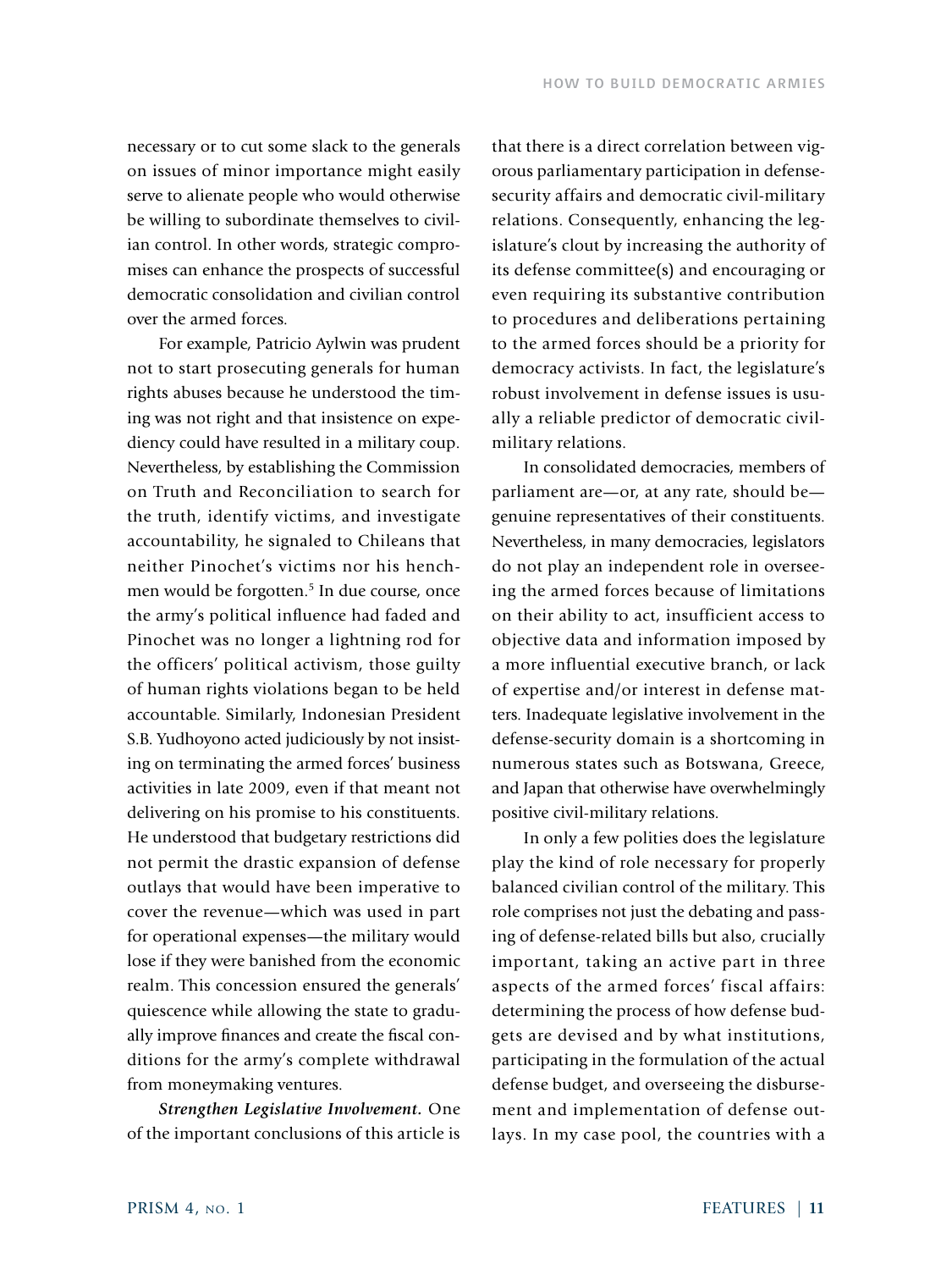long-term—say, a 20-year—record of active and vigorous parliamentary oversights were Germany and Spain. One can add Bosnia and Herzegovina, and also Slovenia and South Africa if one relaxes the condition requiring sustained performance.

Giving the legislature too much power over the armed forces, however, can result in an unbalanced institutional arrangement. This is admittedly a rare occurrence with its emblematic case being post–Cold War Germany, but it is nonetheless associated with serious problems. More specifically, a dominant role over the army by the legislature hampers expeditious political decisionmaking and compromises the armed forces' fundamental functions in a democracy, namely serving as able and ready defenders of the state and/or as active and useful participants in military alliances.

It is worth noting that the effectiveness of both Germany and Spain as NATO members is diminished, but not because their armies lack professionalism. Rather, politicians in Berlin and Madrid are loath to send their armed forces to participate in NATO operations, and when they do, German and Spanish units operate under restrictions that limit their utility. There seems to be a positive correlation between legislative authority and a lack of enthusiasm for military deployments abroad. One might argue that parliamentarians enjoy a closer link with society, which ultimately spawns soldiers, than members of the executive branch, the policymakers who are more directly involved in decisions regarding military deployments.

*Promote Civilian/Societal Participation in Security Affairs.* Independent civilian defense



Military officers escort Secretary of Defense William Cohen (second from right) during armed forces fullhonors welcoming ceremony at Western Province Command (Castle), Cape Town, South Africa, February 1999

## **12** | FEATURES PRISM 4, NO. 1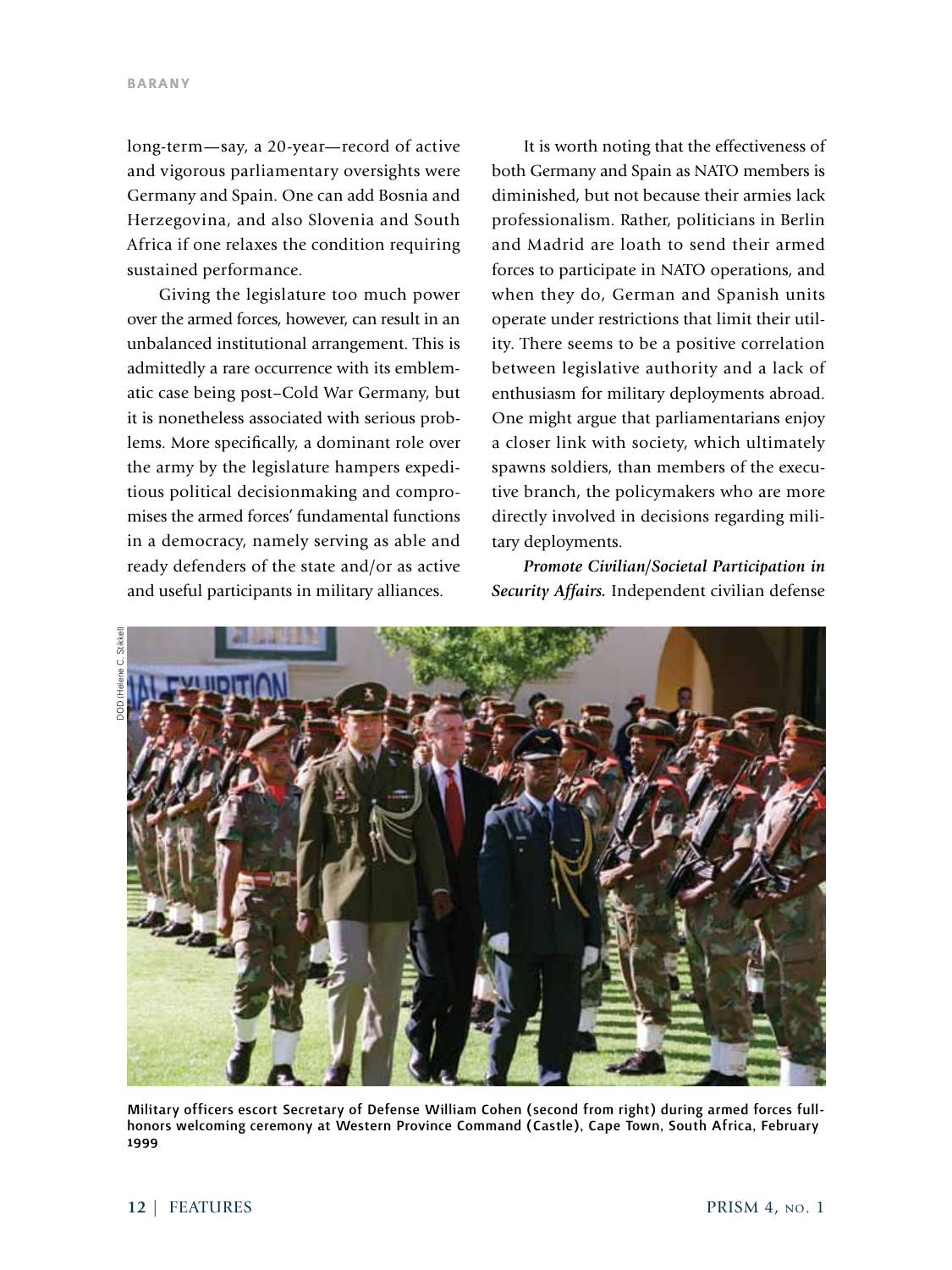experts, nongovernmental organizations, and journalists focusing on security issues can play a constructive role in advising elected officials and the public about military affairs. Their involvement encourages transparency and promotes confidence among society, the state, and the armed forces. Introducing defense-related courses at universities, allowing civilians journalists, bureaucrats, politicians, among others—to enroll in appropriate programs at military academies, and providing public funding on a competitive basis to nongovernmental organizations studying defense issues would contribute to the overall improvement of democratic civil-military relations. In general, guaranteed media freedoms are not only a requisite of democratic civil-military relations—without them democracy cannot be consolidated. Democratizing elites must accept that supervising the media is not the state's function; rather, it is the media's responsibility to keep an eye on the state.

*Civic Education and Military Training: The Proper Role of the Military.* Both in the school system and in military colleges and academies, students, trainees, and cadets should be taught about the appropriate role of the armed forces in a democratic state and society. The state must make an effort to teach its citizens early on in their formal education that the army's role is limited to protecting them from foreign threats, providing assistance following natural disasters, and, if possible, assisting international peacekeeping operations. Similarly, professional military instruction from the basic training of conscripts or enlisted soldiers to the staff academy courses catering to senior officers must feature educational components at the appropriate levels on democratic political systems, civic engagement in security affairs, and the professional socialization of military personnel, underscoring again and again that other than casting their votes, members of the military have no political role.

*Military Reforms: Sequencing and Interference.* Different settings require different types of defense reforms. The main tasks for democracy-builders range from building new independent armies on the shaky or absent foundations left by imperial powers all the way to drastically reducing the autonomy, privileges, and size of the armed forces in post-praetorian environments. The thoughtful sequencing of defense reforms can be extraordinarily important in ensuring the military's compliance and cooperation. Consulting with democratic-minded senior officers regarding the details and order of reform usually signals the state's willingness to consider the perspectives of the armed forces and can be

*there seems to be a positive correlation between legislative authority and a lack of enthusiasm for military deployments abroad*

expected to foster an agreeable inter-institutional climate. Such discussions do not mean, of course, that the government is obligated to take its generals' advice, but, as the Spanish case suggests, they are helpful in learning the top brass's preferences and usually benefit both sides. Military elites who are closely consulted by the state about prospective defense reforms are more likely to take ownership of the reforms, even if they do not agree with every single measure, than those who are cut out of the loop.

There are numerous other steps the state should take, such as following Samuel Huntington's advice and decreasing the military's presence in the capital city and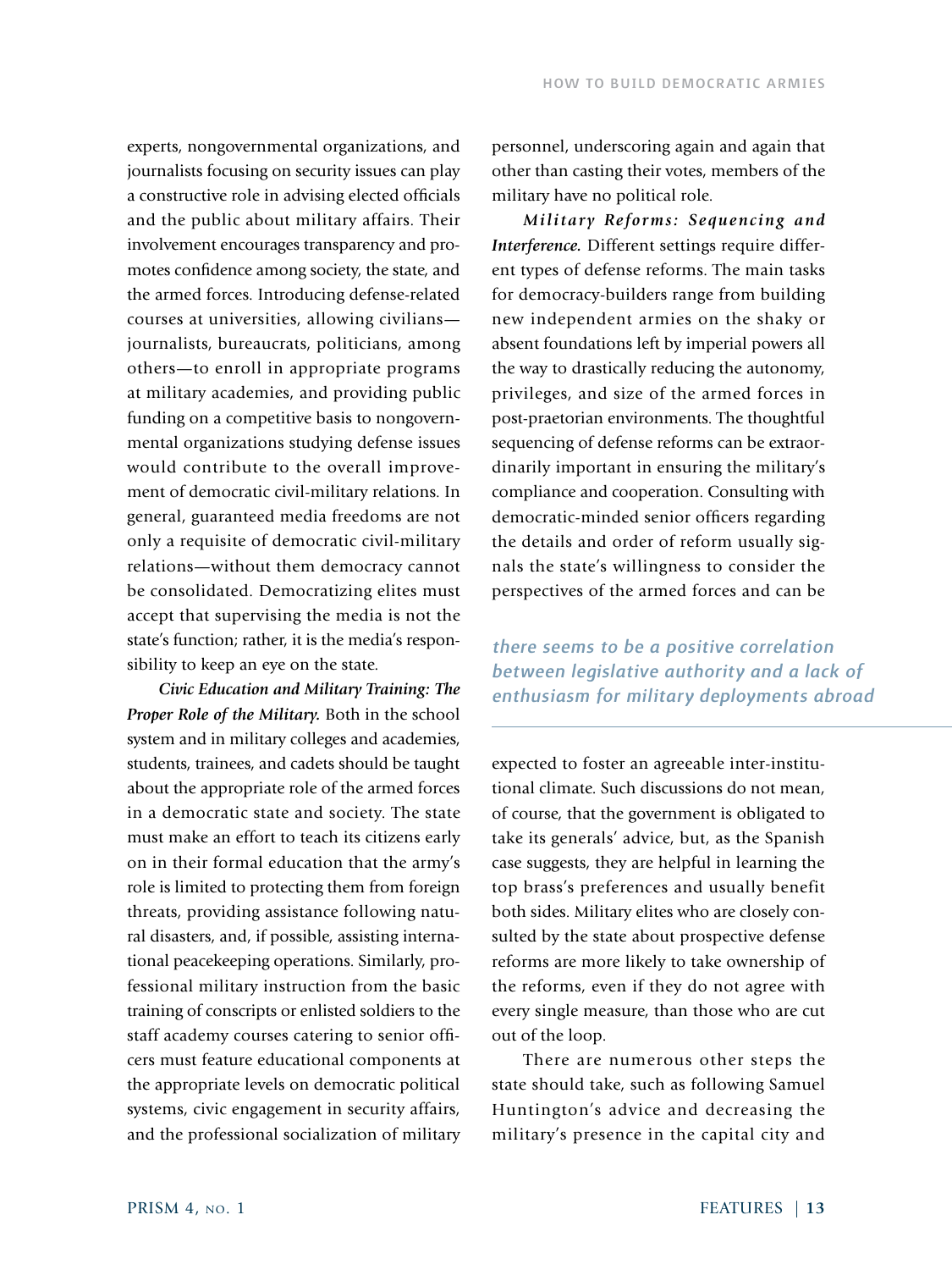other political centers and developing political organizations capable of mobilizing throngs of supporters to help avert potential coup attempts.<sup>6</sup> Another eminently sensible Huntingtonian tip to civilian rulers is to identify themselves with the armed forces, attend their ceremonies, award medals, and praise the soldiers as exemplifying the most noble virtues of the nation.7 To illustrate the good sense of this point, we need look no further than post-praetorian Argentina. President Carlos Menem significantly reduced the military's political autonomy and budget and yet was held in high regard by the officer corps due to his gestures signaling his appreciation of the armed forces. In contrast, Néstor and Cristina Kirchner created an unpleasant atmosphere between the executive branch and the army that has been damaging to civil-military relations.

*a timetable should be set for the military's gradual withdrawal from the economy during which the state must find the resources to compensate for lost revenue*

> Ideally, the army's involvement in the economy should be terminated. At the same time, sequencing is critical. Practical issues must be considered before hastily outlawing the military's commercial pursuits. For instance, if the resources the military gains from its business activities are used for vital operational expenses, where else will the funds to cover those costs come from? If there is no satisfactory answer, a timetable should be set for the military's gradual withdrawal from the economy during which the state must find the resources to compensate for lost revenue.

Rigidly abiding by the timetable, however, is not advisable, and compromises might have to be made—as they were in Indonesia—for the sake of the larger public good.

The state should have the ability to oversee the promotion of the most senior members of the armed forces—in small- and mediumsized armies, promotions over the rank of colonel should be approved by appropriate civilian officials; in a large army, perhaps such approval should be in effect beyond the twostar general level. At the same time, if politicians veto promotions, they must make sure their reasoning is based on solid evidence regarding the objectionable candidate's professional incompetence or holding political attitudes incompatible with democratic civilmilitary relations. Politicians should not interfere with the routine promotions of those in the lower ranks, nor should they get in the way of military education, training, and professional concerns unless they are in conflict with fundamental democratic values.

*Identify New Missions.* In numerous countries experiencing democratic transitions, the obvious question of why armed forces are needed has been the subject of public debate. Why maintain an expensive army, people in the Czech Republic and Slovenia asked, in the absence of any real security threats or troublesome neighbors? In Argentina and Chile, journalists and pundits frequently question the utility of the armed forces. Nonetheless, there are very real uses for the military, even in the post–Cold War world. A state ought to have the capacity to protect itself from potential threats to its security and to fulfill its alliance obligations. Armed forces are also needed, for instance, to defend a country's air space from unauthorized air traffic and to repel illegal fishing vessels from its coastal waters.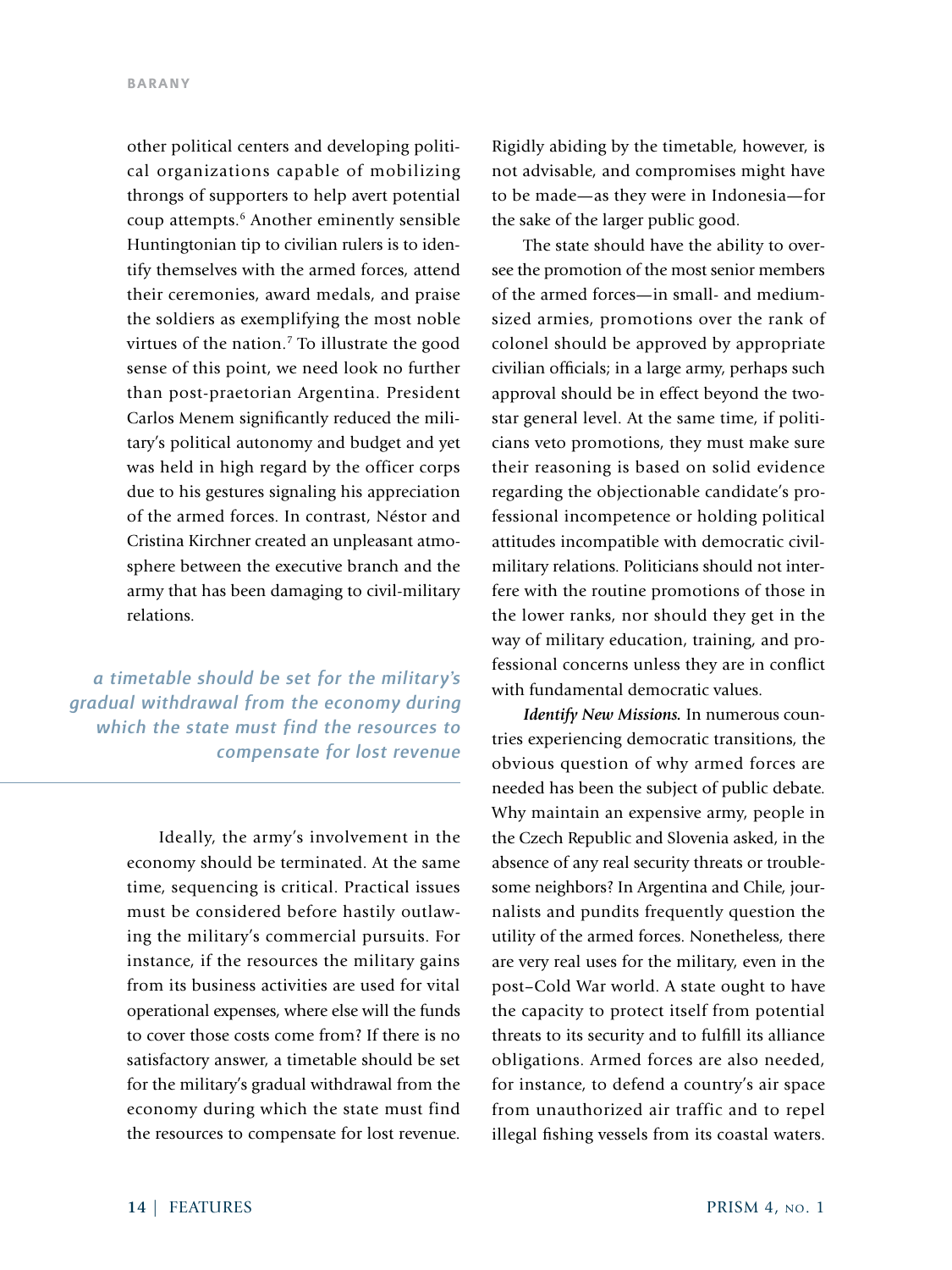Conventional armed forces ordinarily are unique in possessing the capacity to provide help in natural disasters.

Huntington wrote that policymakers should equip their armies with "new and fancy tanks, planes, armored cars, artillery, and sophisticated electronic equipment"; in other words, "give them toys" to keep them happy and occupied.<sup>8</sup> But most states do not have the resources to follow this advice. What should they do? One important part of the solution is to search for new missions for the military. For instance, the government could sign the armed forces up to participate in international peacekeeping operations. These activities will make soldiers feel useful, enhance their own prestige as well as international regard for their countries, and might even be a significant source of income for military personnel in poor states. In addition, the special skills and training peacekeepers require create the need for international peacekeeping centers and conflict prevention, management, and resolution programs that boost international cooperation and improve the army's public image at home.

Alternatively, the armed forces can be trained to provide humanitarian assistance and disaster relief abroad. Such a strategy generally requires enhancing the military's airlift and transportation capabilities, though such services may be provided by a more prosperous partner nation. Another worthwhile objective is preparing specialized military units for counterterrorism operations. The military should participate in these types of missions abroad, however, within the framework of international operations. Domestic counterterrorist activities that might involve the generals in politics should be left to the police, intelligence, and/or paramilitary organizations. In general, a sensible government would seek to design and build an increasingly outwardlooking military establishment.

Maintaining a military establishment is an expensive proposition and, especially for states undergoing the democratization process, can be politically risky. Therefore, if no productive endeavors can be found for activeduty personnel, if there is no societal support for keeping the army at its current size, and if the political risks of reducing the military establishment are manageable, it should be pared down to the level politicians, experts, and societal groups believe is indispensable for national security.

*Use the Military's Expertise.* States and societies make considerable sacrifices to educate, train, equip, and otherwise maintain their armed forces. Marginalizing military officers by not asking their advice during the process of devising defense and/or foreign policy, let alone military strategy—as in Argentina and India, for instance—is irresponsible public policy and wasteful of public resources. In other words, officers acquire their specialized knowledge at a significant cost to taxpayers who should get some return on their investment.

In many countries, including some liberal democracies such as the United States, highranking officers accept lucrative jobs as lobbyists, consultants, and military advisors as soon as they retire. Former generals who are hired by defense contractors turn into acquisition consultants whose influence is used to serve the interests of their employers and contravene those of the public. This practice is unethical and harmful to civil-military relations.<sup>9</sup> South Korean law prohibits the employment of officers by defense firms for 5 years after their retirement. This is an excellent example of an important lesson the United States and other